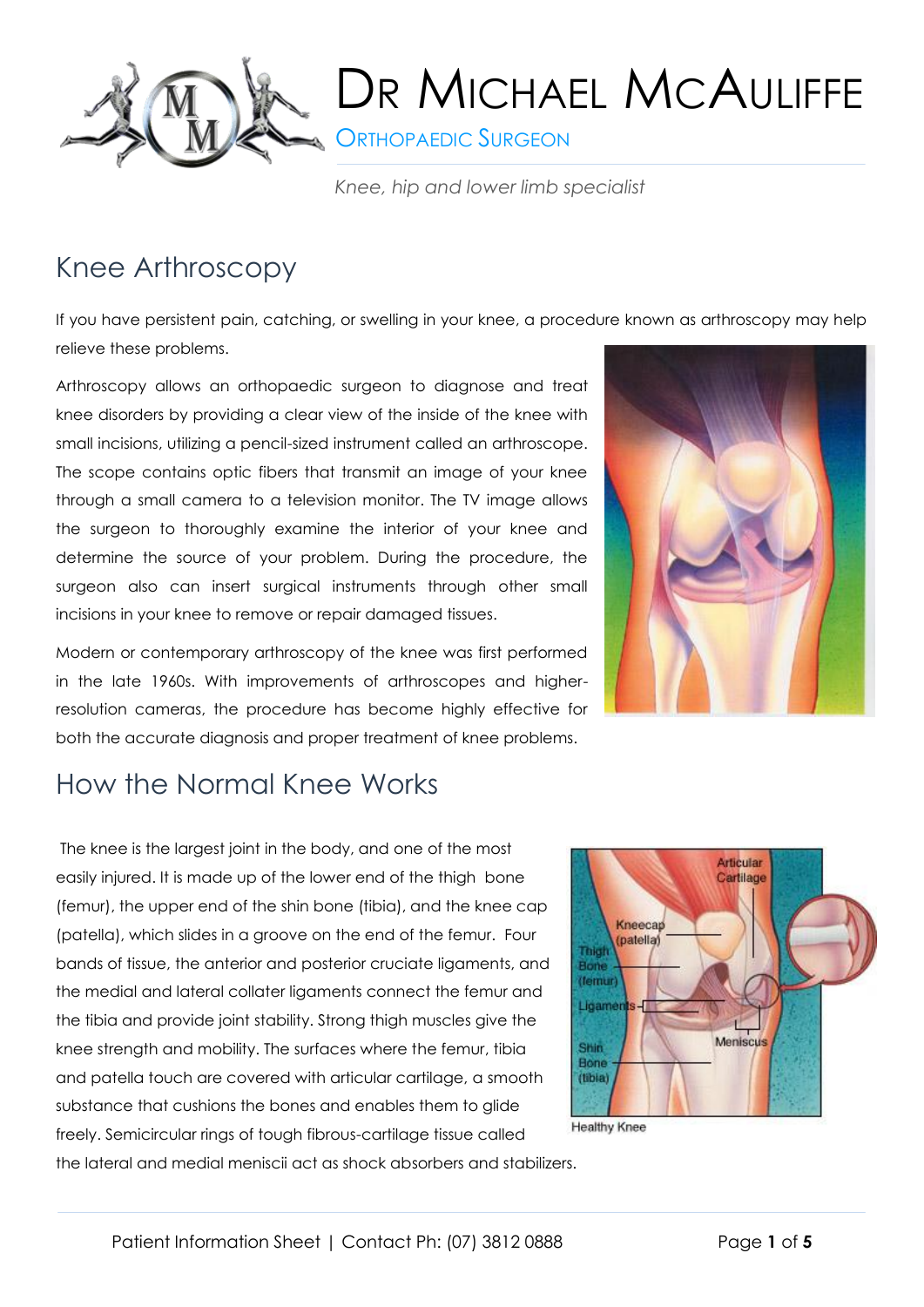

**S** ORTHOPAEDIC SURGEON

*Knee, hip and lower limb specialist*

## Knee Problems

Normally, all parts of the knee work together in harmony. But sports, work injuries, arthritis, or weakening of the tissues with age can cause wear and inflammation, resulting in pain and diminished knee function.

Arthroscopy can be used to diagnose and treat many of these problems:

- Torn meniscal cartilage.
- Loose fragments of bone or cartilage.
- Damaged joint surfaces or softening of the articular cartilage known as chondromalacia.
- Inflammation of the synovial membrane, such as rheumatoid or gouty arthritis.
- Abnormal alignment or instability of the kneecap.
- Torn ligaments including the anterior and posterior cruciate ligaments.

By providing a clear picture of the knee, arthroscopy can also help decide whether other types of reconstructive surgery would be beneficial.



Signs that you may be a candidate for this procedure include swelling, persistent pain, catching, givingway, and loss of confidence in your knee. When other treatments such as the regular use of medications, knee supports, and physiotherapy have provided minimal or no improvement, you may benefit from arthroscopy.



Most arthroscopies are performed on patients between the ages of 20 and 60. There is now clear evidence that arthroscopy for the treatment of knee osteoarthritis is unlikely to be successful. Michael will discuss this with you particularly if he feels that the major problem is arthritis rather than a torn cartilage or ligament.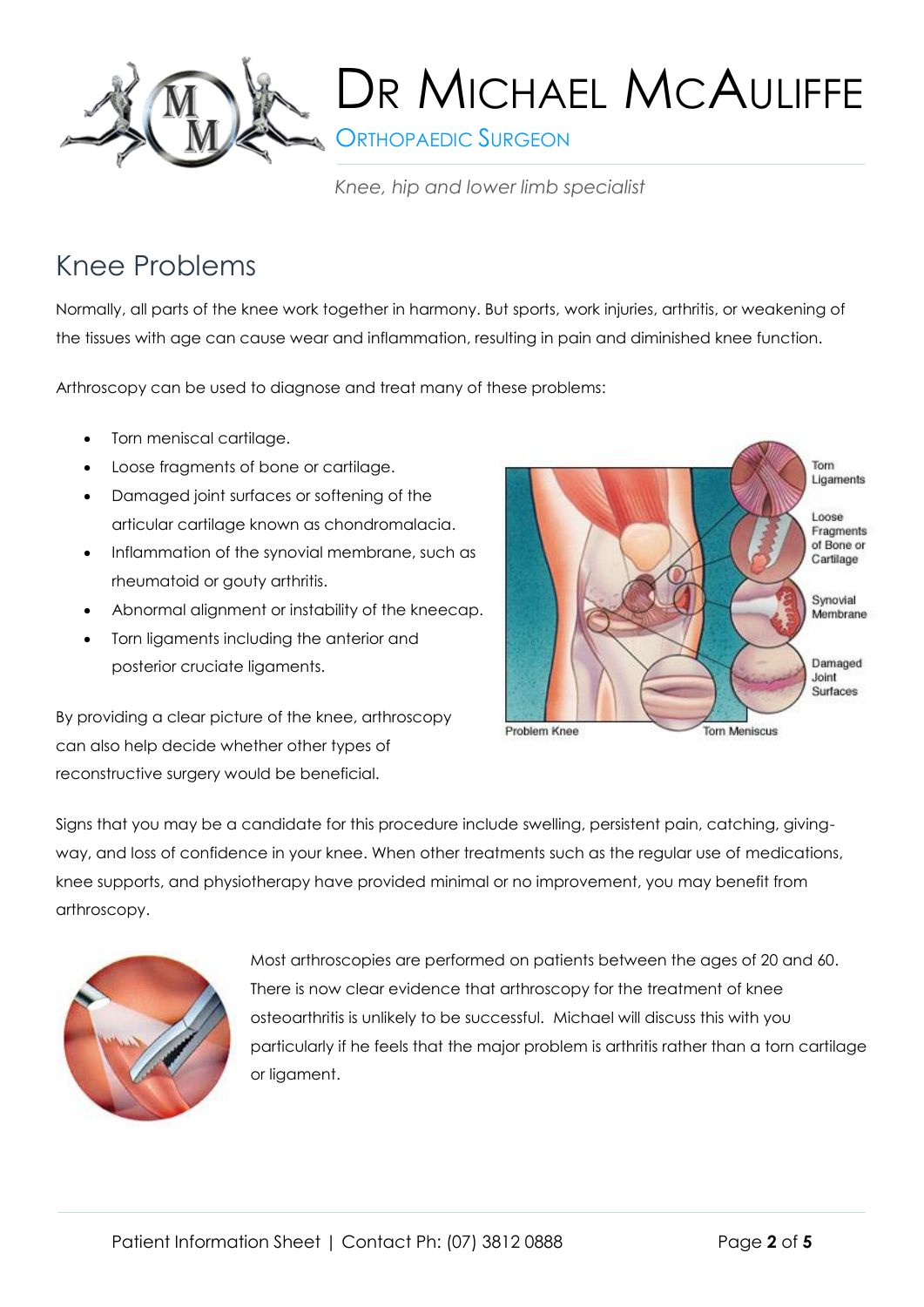

**ORTHOPAEDIC SURGEON** 

*Knee, hip and lower limb specialist*

## The Orthopaedic Knee Evaluation

- A medical history, in which information about your symptoms and general health are reviewed.
- A physical examination to assess your knee motion and stability, muscle strength and overall leg alignment.
- X-rays to evaluate the bones of your knee. An MRI to provide more information about the soft tissues of your knee may also be useful. An MRI uses magnetic sound waves to create images of bone, cartilage ligaments, muscles and tendons. Blood tests may be obtained to determine if you have inflammatory arthritis.

Evaluation of these results can help determine whether arthroscopy would be the best method to further diagnose and treat your knee problem. Other treatment options, such as medications or other surgical procedures also will be discussed and considered.

A few small incisions will be made in your knee. A sterile solution will be used to fill the knee joint and rinse away any cloudy fluid, providing a clear view of your knee.

Michael will then insert the arthroscope to properly diagnose your problem, using the TV image to guide the arthroscope. If surgical treatment is needed, a variety of small surgical instruments (scissors, clamps, shavers) can be inserted through another small incision.

Common treatments with knee arthroscopy include:

- Removal or repair of torn meniscal cartilage.
- Reconstruction of a torn cruciate ligament.
- Trimming of torn pieces of articular cartilage.
- Removal of loose fragments of bone or cartilage.
- Removal of inflamed synovial tissue.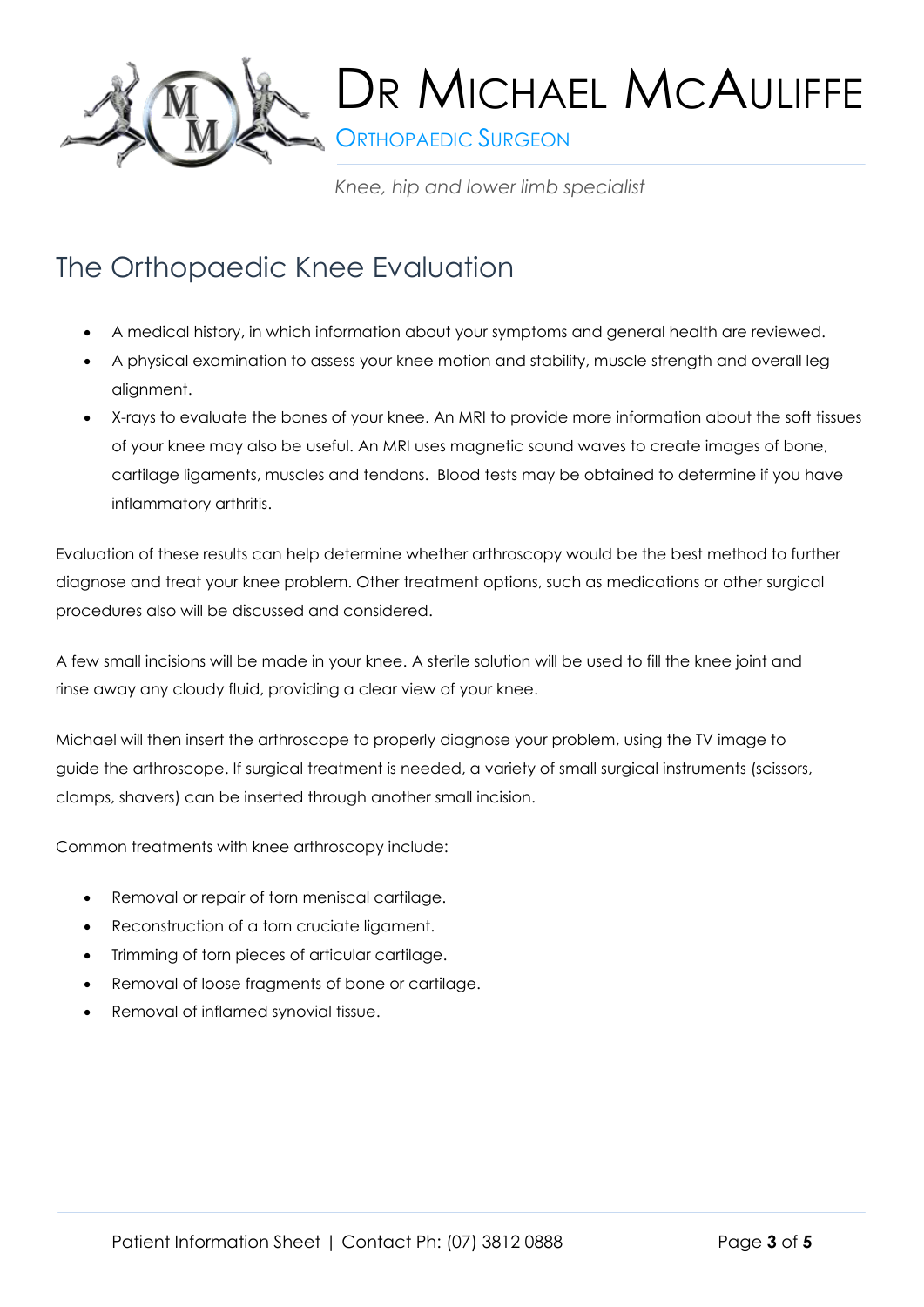

**ORTHOPAEDIC SURGEON** 

*Knee, hip and lower limb specialist*

## Your Recovery at Home

Recovery from knee arthroscopy is much faster than recovery from traditional open knee surgery.

#### Swelling

Keep your leg elevated as much as possible for the first few days after surgery. Apply ice as recommended to relieve swelling and pain.

#### Dressing Care

You will leave the hospital with a dressing covering your knee. You may remove the dressing the 48 hours after surgery. You may shower, but should avoid directing water at the incisions. Do not soak in a bath or pool. Keep your incisions clean and dry.

#### Bearing Weight

After most arthroscopic surgeries, you can walk unassisted but you may need to use crutches, a cane, or a walker for a period of time after surgery. You can gradually put more weight on your leg as your discomfor subsides and you regain strength in your knee.

#### Exercises to Strengthen Your Knee

You should exercise your knee regularly for several weeks following surgery to strengthen the muscles of your leg and knee.

#### **Medications**

You may need pain medication to help relieve discomfort following your surgery.

#### **Complications**

Potential postoperative problems with knee arthroscopy include infection, blood clots, and an accumulation of blood in the knee. These occur infrequently and are usually minor and treatable.